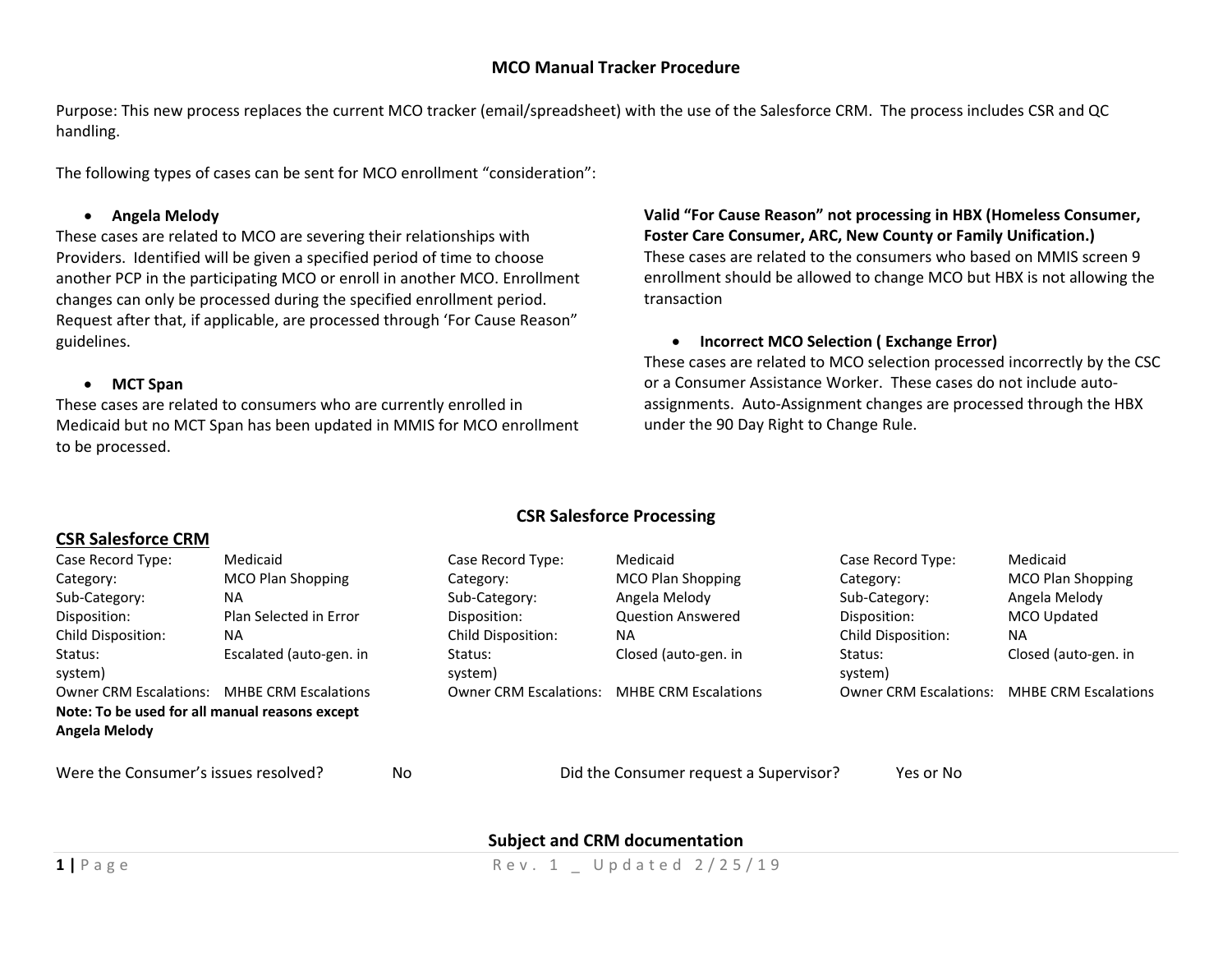| Subject:<br>CRM:<br>Name | Angela Melody<br>Participant Name(s)/MA/SSN/New MCO or New Provider | Subject:<br>CRM: | For Cause Reason - (Specific For Cause Reason)<br>Participant Name(s)/For Cause Reason/MA/SSN/New MCO |
|--------------------------|---------------------------------------------------------------------|------------------|-------------------------------------------------------------------------------------------------------|
| Subject:                 | <b>MCT Span</b>                                                     | Subject:         | <b>Incorrect Selection</b>                                                                            |
| CRM:                     | Participant Name(s)/MA/SSN/Requested MCO                            | CRM:             | Participant Name(s)/MA/SSN/Correct MCO Choice                                                         |

# **Salesforce Reporting QC Team**

#### Reports & Dashboards

| Action | Name                                                      | Folder                 | <b>Created By</b> |
|--------|-----------------------------------------------------------|------------------------|-------------------|
|        | _ MCO Manual Tracker<br>CRM Replacement for Excel Tracker | Unfiled Public Reports | Brown, Tracy      |

**Incorrect Selection (Exchange Error)**

### **Report Filters**

CSR Dispositions: Plan Selected in Error and MCO Updated <sup>=</sup> Cases that need to vetted and processed by State Monitors

- **Angela Melody**
- **MCT Span**
- **For Cause Reason**

# **2) QC Vetting**

Once the case has been fully vetted and is determined to be <sup>a</sup> "true" tracker case, the QC Team Lead will update the taxonomy as shown below

If the case is not <sup>a</sup> "true" tracker case the case will be relabeled and sent back to the Supervisor for Consumer outreach.

## **State Monitor Hand‐Off**

3) QC Team will forward the report of "True" tracker cases to the State Monitors for MMIS and CRM processing **MCO Plan Shopping/Unable to Plan Shop/Plan Selection Corrected**

| "True" Tracker Case | Case Record Type:           | Medicaid |  |
|---------------------|-----------------------------|----------|--|
|                     | Rev. 1 $\_$ Updated 2/25/19 |          |  |